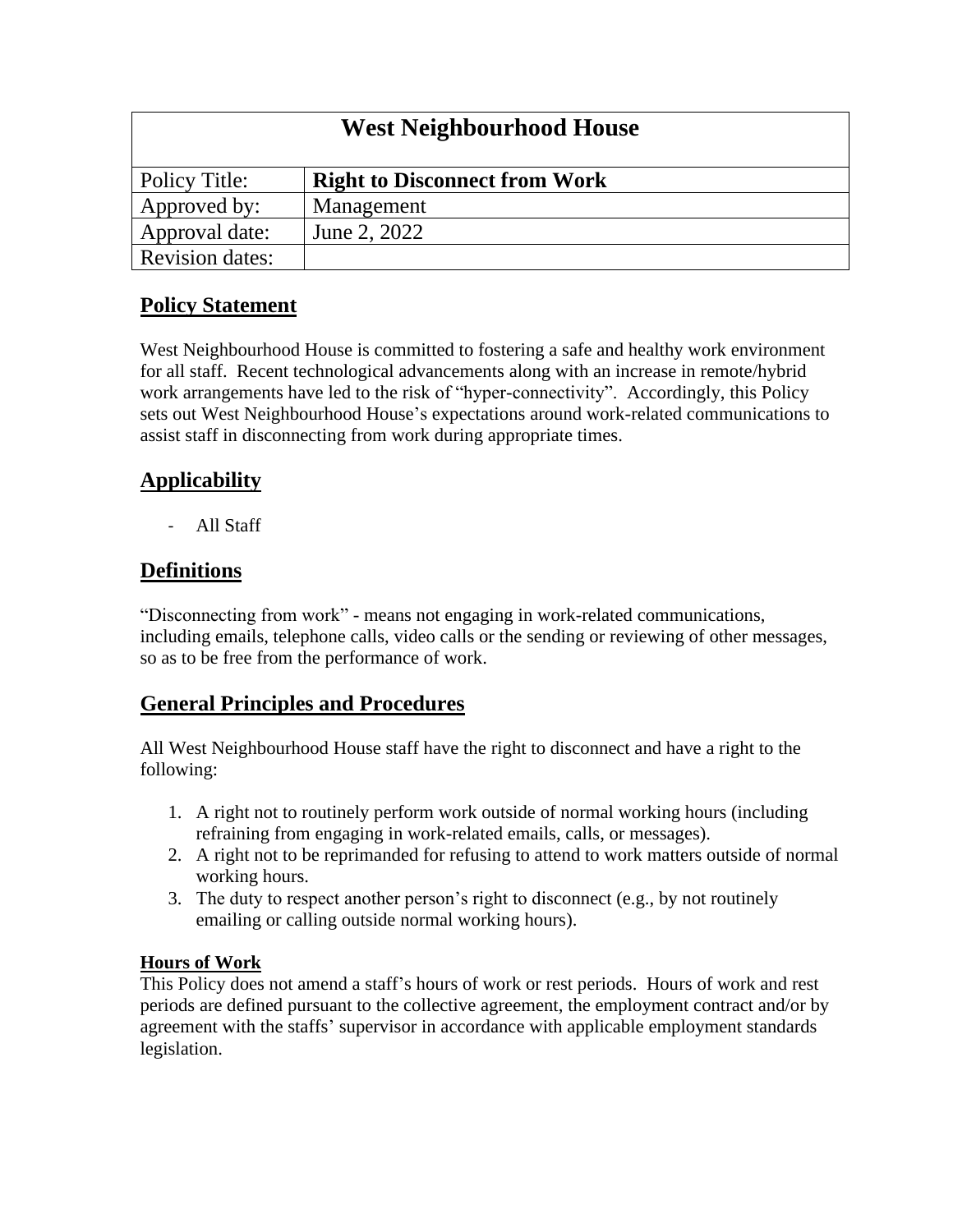### **Expectations Regarding Work Related Communications**

West Neighbourhood House does not expect staff to read or respond to work-related communications outside of their normal working hours, subject to the following exceptions:

a) where operational needs require such communications and the staff has been given notice in advance;

b) where such communications are required due to the nature of the staff's duties;

c) where the staff's role is managerial or supervisory in nature, in which case operational or business needs may require communications outside of normal working hours;

d) where the staff has been authorized to work flexible hours;

e) in instances involving unforeseen operational needs;

f) in cases of emergency;

g) where such communication is required (e.g., on-call or shift coverage);

h) in other situations that may arise.

### **Tools to Enable Disconnecting from Work**

Practices and for disconnecting from work may differ across West Neighbourhood House depending upon the nature of the work and the circumstances of the staff on a particular team.

All staff, where possible, should check and send emails and other work-related communications during normal working hours. While anticipating that work patterns differ, some staff may send communications at a time that is inconvenient to another staff, the sender should give appropriate consideration.

The following tools may assist staff in disconnecting from work, where appropriate:

a) Automatic Replies/Voicemail Message – indicating the dates that they are out of the office, the date they will return to the office, and an alternate point of contact during the staff's absence.

b) Delay Delivery – when sending e-mails if the timing of the communication may not align with that of the recipient (e.g., where the sender and recipient have different work schedules).

c) Online Status – change status to 'offline' on Teams when on vacation or off sick.